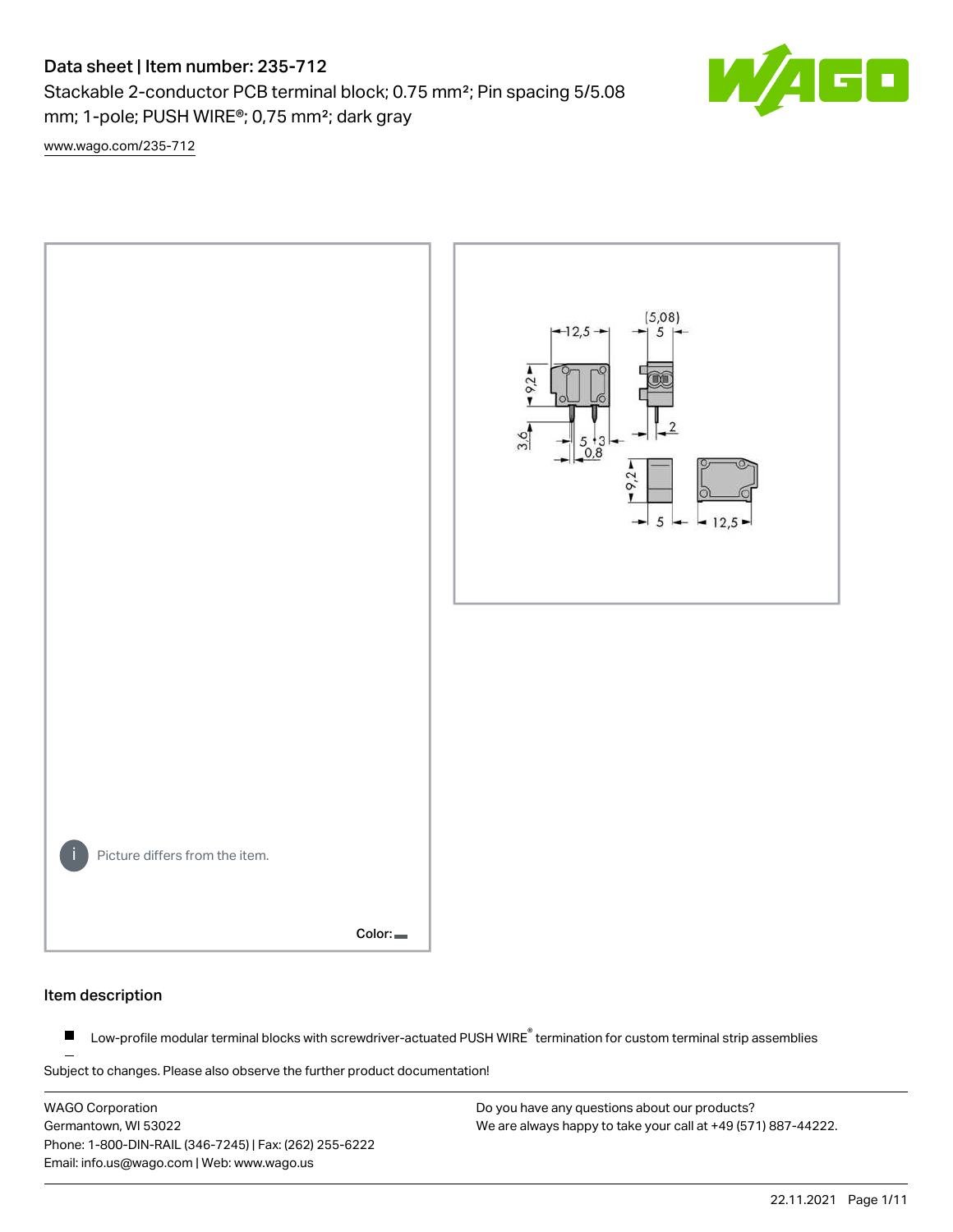

- Double-conductor connection for supply and distribution of signals ideal for standard, single-conductor signal lines suitable for push-in termination
- $\blacksquare$ Double solder pins for high mechanical stability
- $\blacksquare$ Combines with all 235 Series modular terminal blocks
- $\blacksquare$ Set to metric or inch pin spacing by compressing terminal strips together or pulling them apart
- $\blacksquare$ Conductor removal via screwdriver (2.5mm x 0.4mm)

# Data

# Notes

| Variants: | Other colors                                                     |
|-----------|------------------------------------------------------------------|
|           | Other versions (or variants) can be requested from WAGO Sales or |
|           | configured at https://configurator.wago.com/                     |

### Electrical data

### IEC Approvals

| Ratings per                 | IEC/EN 60664-1                                                        |
|-----------------------------|-----------------------------------------------------------------------|
| Rated voltage (III / 3)     | 250 V                                                                 |
| Rated surge voltage (III/3) | 4 <sub>k</sub> V                                                      |
| Rated voltage (III/2)       | 320 V                                                                 |
| Rated surge voltage (III/2) | 4 <sub>k</sub> V                                                      |
| Nominal voltage (II/2)      | 630 V                                                                 |
| Rated surge voltage (II/2)  | 4 <sub>k</sub> V                                                      |
| Rated current               | 10A                                                                   |
| Legend (ratings)            | $(III / 2)$ $\triangle$ Overvoltage category III / Pollution degree 2 |

### UL Approvals

| Approvals per                  | UL 1059 |
|--------------------------------|---------|
| Rated voltage UL (Use Group B) | 300 V   |
| Rated current UL (Use Group B) | 10 A    |
| Rated voltage UL (Use Group D) | 300 V   |
| Rated current UL (Use Group D) | 10 A    |

#### CSA Approvals

| Approvals per                   | CSA   |
|---------------------------------|-------|
| Rated voltage CSA (Use Group B) | 300 V |
| Rated current CSA (Use Group B) |       |

Subject to changes. Please also observe the further product documentation!

| <b>WAGO Corporation</b>                                | Do you have any questions about our products?                 |
|--------------------------------------------------------|---------------------------------------------------------------|
| Germantown, WI 53022                                   | We are always happy to take your call at +49 (571) 887-44222. |
| Phone: 1-800-DIN-RAIL (346-7245)   Fax: (262) 255-6222 |                                                               |
| Email: info.us@wago.com   Web: www.wago.us             |                                                               |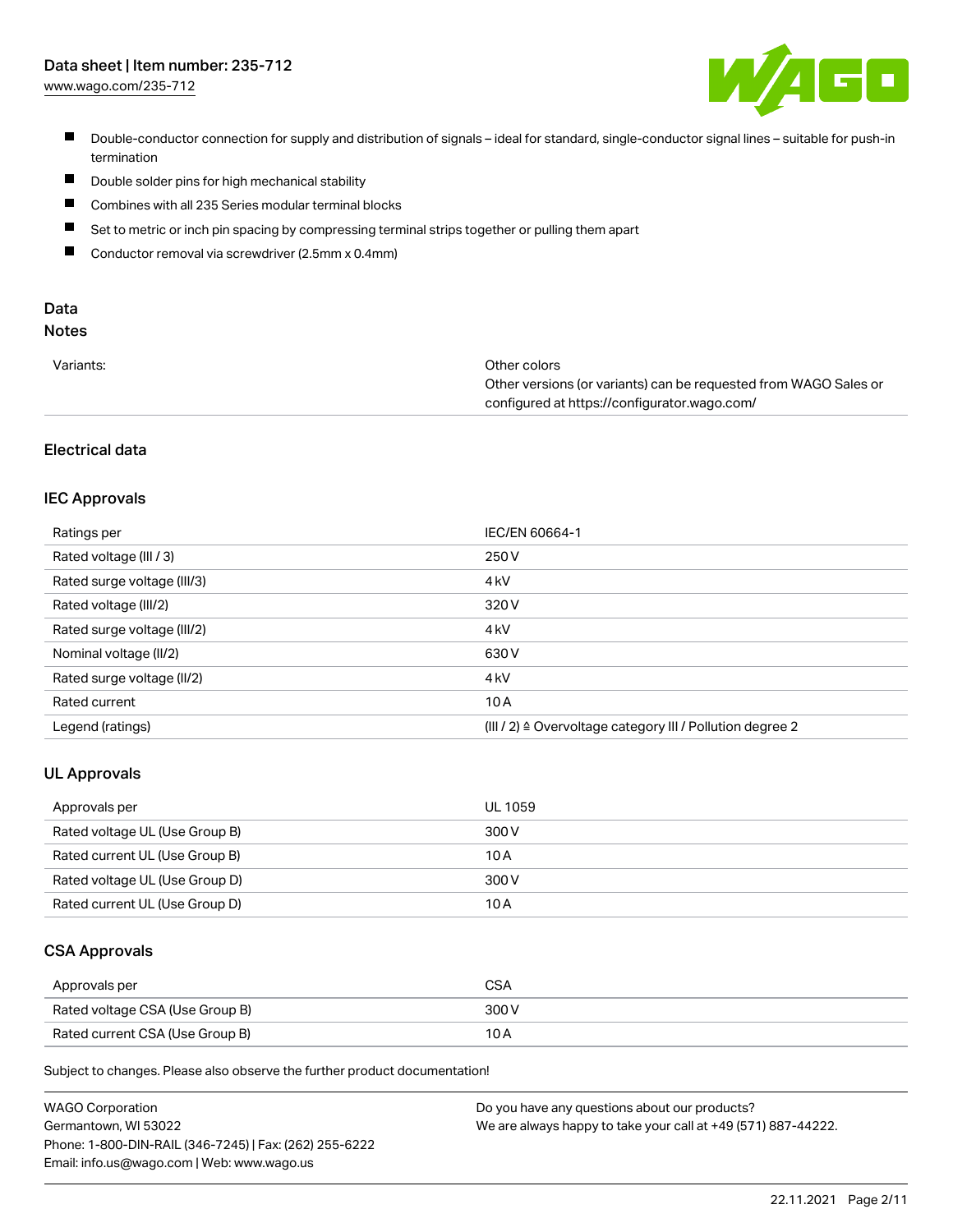

### Connection data

| Total number of connection points |  |
|-----------------------------------|--|
| Total number of potentials        |  |
| Number of connection types        |  |
| Number of levels                  |  |

### Connection 1

| PUSH WIRE                               |
|-----------------------------------------|
| Operating tool                          |
| $0.250.75$ mm <sup>2</sup> / 24  18 AWG |
| $0.250.34$ mm <sup>2</sup>              |
| $910$ mm / 0.35  0.39 inch              |
| 0°                                      |
|                                         |
|                                         |

### Physical data

| Pin spacing                          | 5/5.08 mm / 0.197/0.2 inch |
|--------------------------------------|----------------------------|
| Width                                | 6.5 mm / 0.256 inch        |
| Height                               | 12.8 mm / 0.504 inch       |
| Height from the surface              | 9.2 mm / 0.362 inch        |
| Depth                                | 12.5 mm / 0.492 inch       |
| Solder pin length                    | 3.6 <sub>mm</sub>          |
| Solder pin dimensions                | $0.8 \times 0.4$ mm        |
| Drilled hole diameter with tolerance | 1 <sup>(+0.1)</sup> mm     |

### PCB contact

| <b>PCB Contact</b>                  | THT                                 |
|-------------------------------------|-------------------------------------|
| Solder pin arrangement              | within the terminal block (in-line) |
| Number of solder pins per potential |                                     |

### Material data

| Color                       | dark gray        |
|-----------------------------|------------------|
| Material group              |                  |
| Insulation material         | Polyamide (PA66) |
| Flammability class per UL94 | V0               |

Subject to changes. Please also observe the further product documentation!

| <b>WAGO Corporation</b>                                | Do you have any questions about our products?                 |
|--------------------------------------------------------|---------------------------------------------------------------|
| Germantown, WI 53022                                   | We are always happy to take your call at +49 (571) 887-44222. |
| Phone: 1-800-DIN-RAIL (346-7245)   Fax: (262) 255-6222 |                                                               |
| Email: info.us@wago.com   Web: www.wago.us             |                                                               |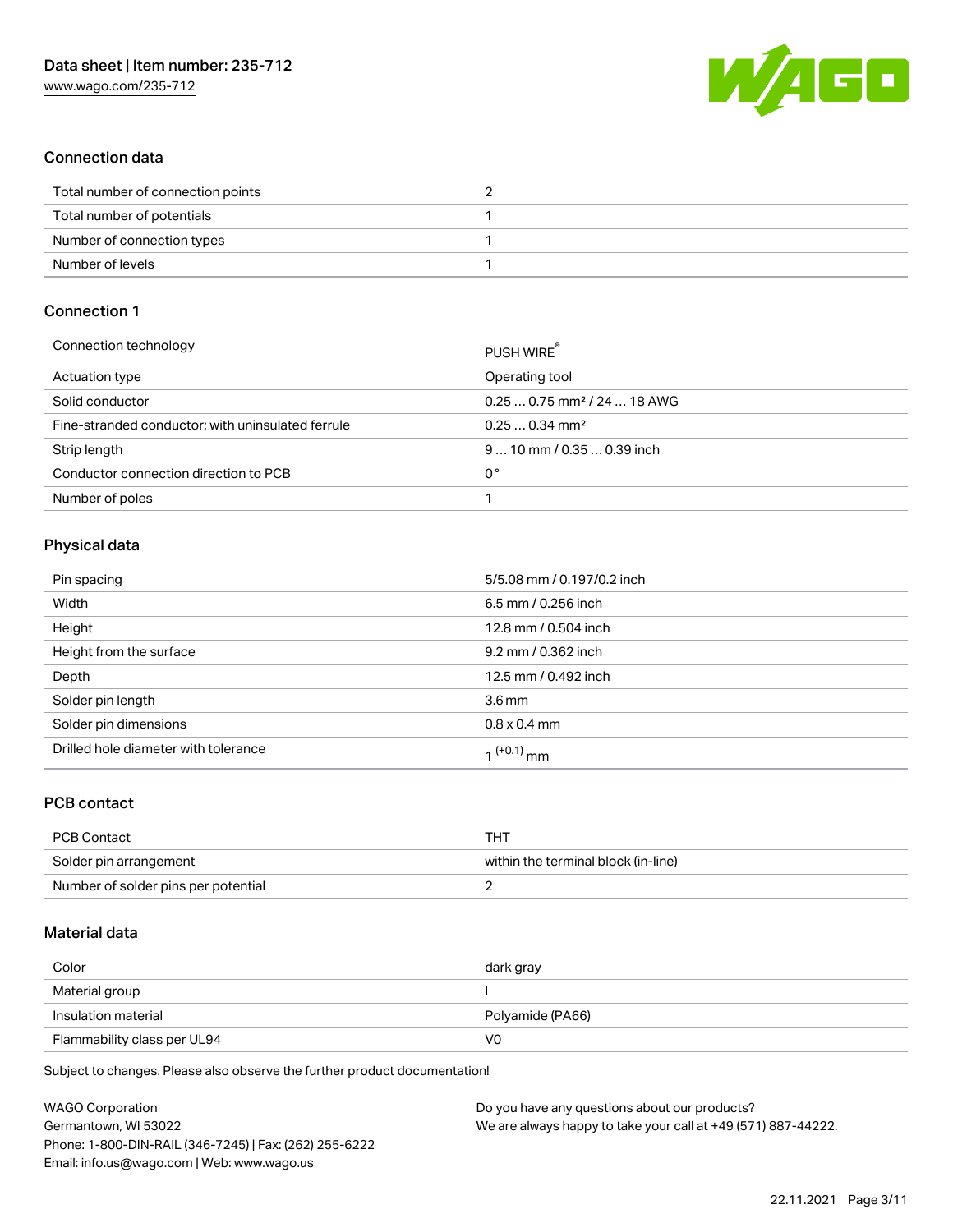[www.wago.com/235-712](http://www.wago.com/235-712)



| Clamping spring material | Chrome nickel spring steel (CrNi)       |
|--------------------------|-----------------------------------------|
| Contact material         | Electrolytic copper ( $E_{\text{Cu}}$ ) |
| Contact plating          | tin-plated                              |
| Fire load                | 0.011 MJ                                |
| Weight                   | 0.7 <sub>g</sub>                        |

### Environmental requirements

| Limit temperature range | $-60+105 °C$ |
|-------------------------|--------------|
|-------------------------|--------------|

#### Commercial data

| Product Group         | 4 (Printed Circuit) |
|-----------------------|---------------------|
| PU (SPU)              | 800 (100) Stück     |
| Packaging type        | box                 |
| Country of origin     | CН                  |
| <b>GTIN</b>           | 4044918831796       |
| Customs tariff number | 8536904000          |

### Approvals / Certificates

#### Country specific Approvals

| Logo       | Approval                                                                   | <b>Additional Approval Text</b> | Certificate<br>name         |
|------------|----------------------------------------------------------------------------|---------------------------------|-----------------------------|
|            | <b>CCA</b><br>DEKRA Certification B.V.                                     | EN 60947                        | NTR NL-<br>7144             |
| EMA<br>EUR | <b>CCA</b><br>DEKRA Certification B.V.                                     | EN 60947                        | 2149549.02                  |
|            | <b>CCA</b><br>DEKRA Certification B.V.                                     | EN 60998                        | NTR <sub>NL</sub><br>6919   |
|            | <b>CCA</b><br>DEKRA Certification B.V.                                     | EN 60947-7-4                    | NTR <sub>NL</sub> -<br>7774 |
|            | <b>CSA</b><br>DEKRA Certification B.V.                                     | C22.2                           | 1673956                     |
|            | Subject to changes. Please also observe the further product documentation! |                                 |                             |

WAGO Corporation Germantown, WI 53022 Phone: 1-800-DIN-RAIL (346-7245) | Fax: (262) 255-6222 Email: info.us@wago.com | Web: www.wago.us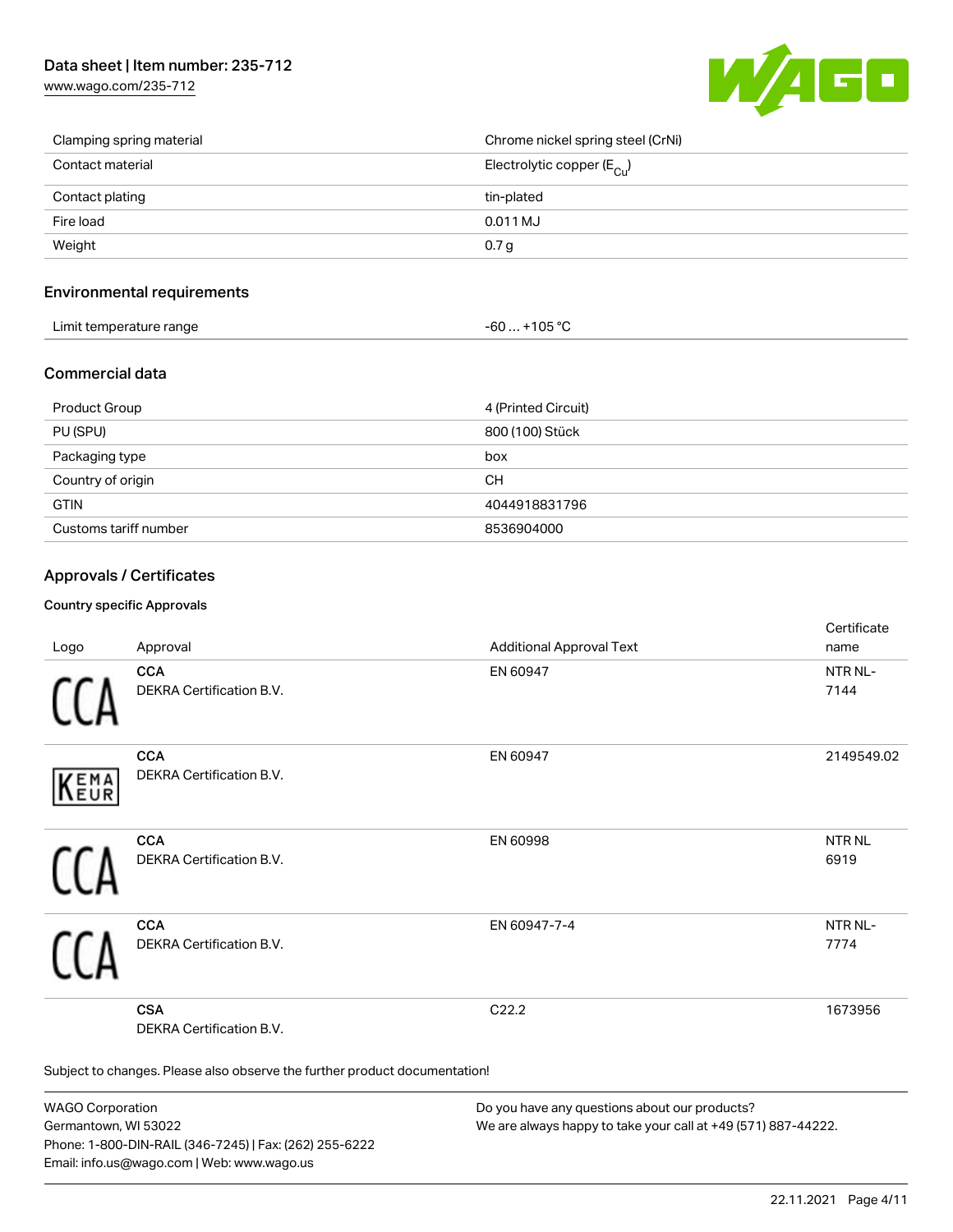

VDE VDE Prüf- und Zertifizierungsinstitut

#### Ship Approvals

VDE

| Logo | Approval                                  | <b>Additional Approval Text</b> | Certificate<br>name               |
|------|-------------------------------------------|---------------------------------|-----------------------------------|
| ABS. | <b>ABS</b><br>American Bureau of Shipping |                                 | $19-$<br>HG1869876-<br><b>PDA</b> |
|      | <b>DNV GL</b>                             |                                 | TAE000016Z                        |
|      | Det Norske Veritas, Germanischer Lloyd    |                                 |                                   |

### Required accessories

| Mounting           |                                                 |                      |  |
|--------------------|-------------------------------------------------|----------------------|--|
| Intermediate plate |                                                 |                      |  |
|                    | Item no.: 235-701                               | www.wago.com/235-701 |  |
|                    | Spacer; for doubling the pin spacing; gray      |                      |  |
| End plates         |                                                 |                      |  |
| End plate          |                                                 |                      |  |
|                    | Item no.: 235-200                               | www.wago.com/235-200 |  |
|                    | End plate; snap-fit type; 1 mm thick; dark gray |                      |  |

## Optional accessories

Ferrules

| Ferrule                 |                                                                                                                        |                                               |
|-------------------------|------------------------------------------------------------------------------------------------------------------------|-----------------------------------------------|
|                         | Item no.: 216-101<br>Ferrule; Sleeve for 0.5 mm <sup>2</sup> / AWG 22; uninsulated; electro-tin plated; silver-colored | www.wago.com/216-101                          |
|                         | Item no.: 216-104<br>Ferrule; Sleeve for 1.5 mm <sup>2</sup> / AWG 16; uninsulated; electro-tin plated; silver-colored | www.wago.com/216-104                          |
|                         | Item no.: 216-106<br>Ferrule; Sleeve for 2.5 mm <sup>2</sup> / AWG 14; uninsulated; electro-tin plated; silver-colored | www.wago.com/216-106                          |
|                         | Item no.: 216-107<br>Ferrule; Sleeve for 4 mm <sup>2</sup> / AWG 12; uninsulated; electro-tin plated                   | www.wago.com/216-107                          |
|                         | Subject to changes. Please also observe the further product documentation!                                             |                                               |
| <b>WAGO Corporation</b> |                                                                                                                        | Do you have any questions about our products? |

Germantown, WI 53022 Phone: 1-800-DIN-RAIL (346-7245) | Fax: (262) 255-6222 Email: info.us@wago.com | Web: www.wago.us

We are always happy to take your call at +49 (571) 887-44222.



EN 60947 40029328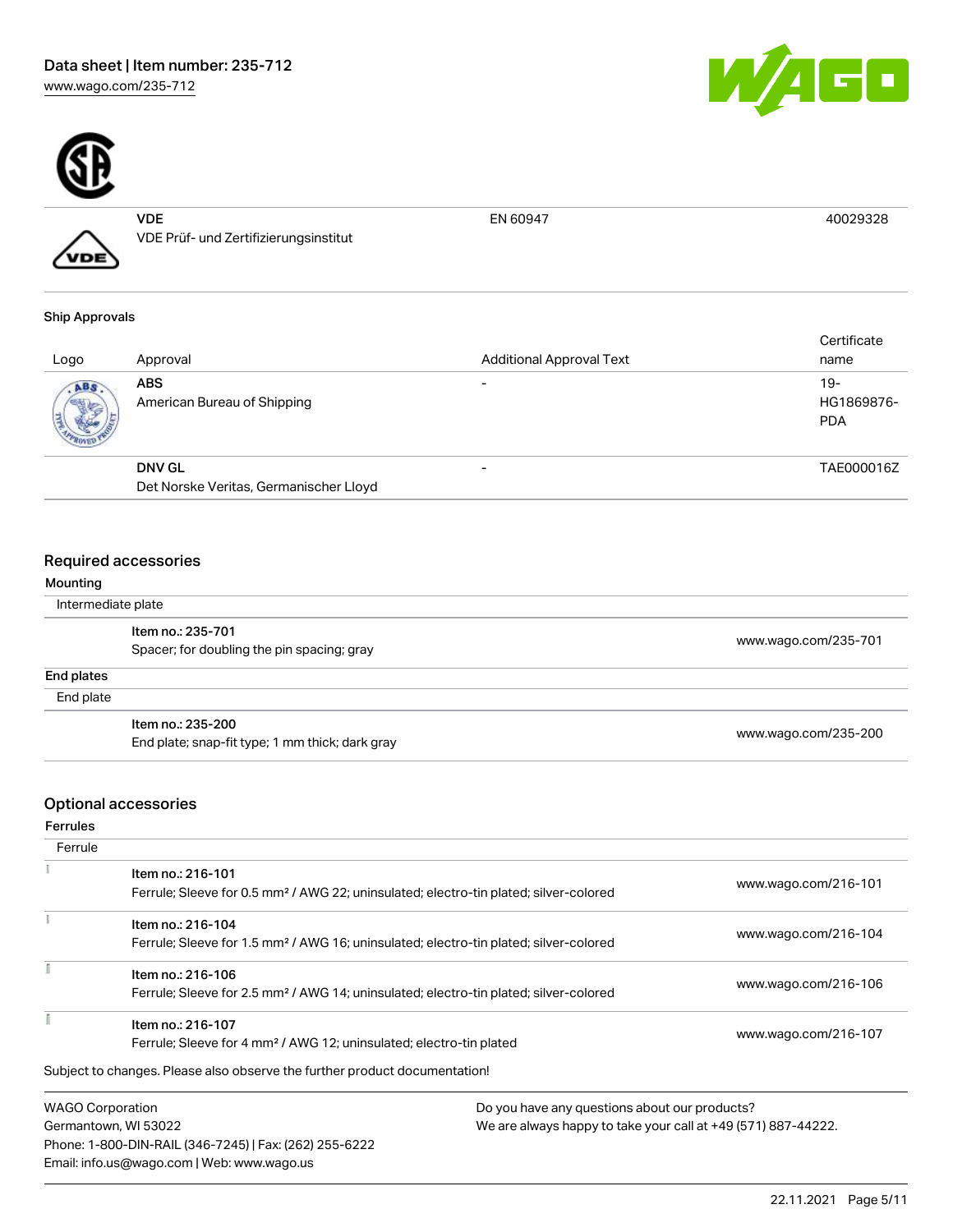### Data sheet | Item number: 235-712

[www.wago.com/235-712](http://www.wago.com/235-712)



| л | Item no.: 216-108<br>Ferrule; Sleeve for 6 mm <sup>2</sup> / AWG 10; uninsulated; electro-tin plated; silver-colored                                                               | www.wago.com/216-108 |
|---|------------------------------------------------------------------------------------------------------------------------------------------------------------------------------------|----------------------|
| 1 | Item no.: 216-109<br>Ferrule; Sleeve for 10 mm <sup>2</sup> / AWG 8; uninsulated; electro-tin plated                                                                               | www.wago.com/216-109 |
|   | Item no.: 216-102<br>Ferrule; Sleeve for 0.75 mm <sup>2</sup> / AWG 20; uninsulated; electro-tin plated; silver-colored                                                            | www.wago.com/216-102 |
|   | Item no.: 216-103<br>Ferrule; Sleeve for 1 mm <sup>2</sup> / AWG 18; uninsulated; electro-tin plated                                                                               | www.wago.com/216-103 |
| Л | Item no.: 216-110<br>Ferrule; Sleeve for 16 mm <sup>2</sup> / AWG 6; uninsulated; electro-tin plated; metallic brown                                                               | www.wago.com/216-110 |
|   | Item no.: 216-123<br>Ferrule; Sleeve for 1 mm <sup>2</sup> / AWG 18; uninsulated; electro-tin plated; silver-colored                                                               | www.wago.com/216-123 |
|   | Item no.: 216-122<br>Ferrule; Sleeve for 0.75 mm <sup>2</sup> / AWG 20; uninsulated; electro-tin plated; silver-colored                                                            | www.wago.com/216-122 |
|   | Item no.: 216-124<br>Ferrule; Sleeve for 1.5 mm <sup>2</sup> / AWG 16; uninsulated; electro-tin plated                                                                             | www.wago.com/216-124 |
|   | Item no.: 216-142<br>Ferrule; Sleeve for 0.75 mm <sup>2</sup> / 18 AWG; uninsulated; electro-tin plated; electrolytic copper; gastight<br>crimped; acc. to DIN 46228, Part 1/08.92 | www.wago.com/216-142 |
|   | Item no.: 216-132<br>Ferrule; Sleeve for 0.34 mm <sup>2</sup> / AWG 24; uninsulated; electro-tin plated                                                                            | www.wago.com/216-132 |
|   | Item no.: 216-121<br>Ferrule; Sleeve for 0.5 mm <sup>2</sup> / AWG 22; uninsulated; electro-tin plated; silver-colored                                                             | www.wago.com/216-121 |
|   | Item no.: 216-143<br>Ferrule; Sleeve for 1 mm <sup>2</sup> / AWG 18; uninsulated; electro-tin plated; electrolytic copper; gastight<br>crimped; acc. to DIN 46228, Part 1/08.92    | www.wago.com/216-143 |
|   | Item no.: 216-131<br>Ferrule; Sleeve for 0.25 mm <sup>2</sup> / AWG 24; uninsulated; electro-tin plated; silver-colored                                                            | www.wago.com/216-131 |
|   | Item no.: 216-141<br>Ferrule; Sleeve for 0.5 mm <sup>2</sup> / 20 AWG; uninsulated; electro-tin plated; electrolytic copper; gastight<br>crimped; acc. to DIN 46228, Part 1/08.92  | www.wago.com/216-141 |
|   | Item no.: 216-152<br>Ferrule; Sleeve for 0.34 mm <sup>2</sup> / AWG 24; uninsulated; electro-tin plated                                                                            | www.wago.com/216-152 |
| ٥ | Item no.: 216-203<br>Ferrule; Sleeve for 1 mm <sup>2</sup> / AWG 18; insulated; electro-tin plated; red                                                                            | www.wago.com/216-203 |
|   | Item no.: 216-206<br>Ferrule; Sleeve for 2.5 mm <sup>2</sup> / AWG 14; insulated; electro-tin plated; blue                                                                         | www.wago.com/216-206 |
|   | Item no.: 216-207                                                                                                                                                                  | www.wago.com/216-207 |
|   | Subject to changes. Please also observe the further product documentation!                                                                                                         |                      |

WAGO Corporation Germantown, WI 53022 Phone: 1-800-DIN-RAIL (346-7245) | Fax: (262) 255-6222 Email: info.us@wago.com | Web: www.wago.us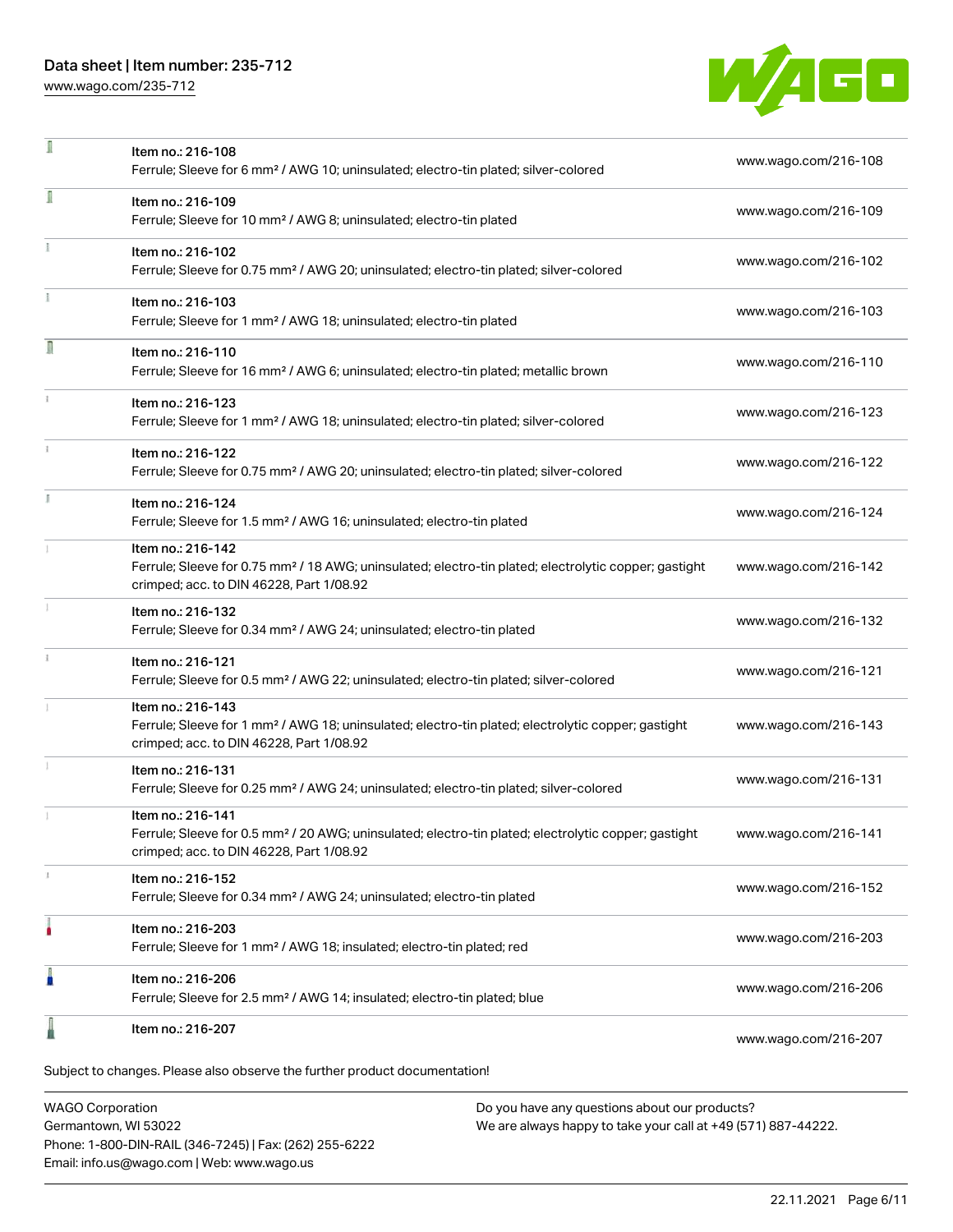[www.wago.com/235-712](http://www.wago.com/235-712)



Ferrule; Sleeve for 4 mm² / AWG 12; insulated; electro-tin plated; gray

|                         | Item no.: 216-202<br>Ferrule; Sleeve for 0.75 mm <sup>2</sup> / 18 AWG; insulated; electro-tin plated; gray                                                                                                |                                                                                                                | www.wago.com/216-202 |
|-------------------------|------------------------------------------------------------------------------------------------------------------------------------------------------------------------------------------------------------|----------------------------------------------------------------------------------------------------------------|----------------------|
|                         | Item no.: 216-151<br>Ferrule; Sleeve for 0.25 mm <sup>2</sup> / AWG 24; uninsulated; electro-tin plated                                                                                                    |                                                                                                                | www.wago.com/216-151 |
| 1                       | Item no.: 216-204<br>Ferrule; Sleeve for 1.5 mm <sup>2</sup> / AWG 16; insulated; electro-tin plated; black                                                                                                |                                                                                                                | www.wago.com/216-204 |
|                         | Item no.: 216-209<br>Ferrule; Sleeve for 10 mm <sup>2</sup> / AWG 8; insulated; electro-tin plated; red                                                                                                    |                                                                                                                | www.wago.com/216-209 |
|                         | Item no.: 216-205<br>Ferrule; Sleeve for 2.08 mm <sup>2</sup> / AWG 14; insulated; electro-tin plated; yellow                                                                                              |                                                                                                                | www.wago.com/216-205 |
|                         | Item no.: 216-144<br>Ferrule; Sleeve for 1.5 mm <sup>2</sup> / AWG 16; uninsulated; electro-tin plated; electrolytic copper; gastight<br>crimped; acc. to DIN 46228, Part 1/08.92; silver-colored          |                                                                                                                | www.wago.com/216-144 |
|                         | Item no.: 216-208<br>Ferrule; Sleeve for 6 mm <sup>2</sup> / AWG 10; insulated; electro-tin plated; electrolytic copper; gastight crimped; www.wago.com/216-208<br>acc. to DIN 46228, Part 4/09.90; yellow |                                                                                                                |                      |
|                         | Item no.: 216-201<br>Ferrule; Sleeve for 0.5 mm <sup>2</sup> / 20 AWG; insulated; electro-tin plated; white                                                                                                |                                                                                                                | www.wago.com/216-201 |
|                         | Item no.: 216-223<br>Ferrule; Sleeve for 1 mm <sup>2</sup> / AWG 18; insulated; electro-tin plated; red                                                                                                    |                                                                                                                | www.wago.com/216-223 |
|                         | Item no.: 216-210<br>Ferrule; Sleeve for 16 mm <sup>2</sup> / AWG 6; insulated; electro-tin plated; electrolytic copper; gastight crimped; www.wago.com/216-210<br>acc. to DIN 46228, Part 4/09.90; blue   |                                                                                                                |                      |
|                         | Item no.: 216-241<br>Ferrule; Sleeve for 0.5 mm <sup>2</sup> / 20 AWG; insulated; electro-tin plated; electrolytic copper; gastight<br>crimped; acc. to DIN 46228, Part 4/09.90; white                     |                                                                                                                | www.wago.com/216-241 |
|                         | Item no.: 216-242<br>Ferrule; Sleeve for 0.75 mm <sup>2</sup> / 18 AWG; insulated; electro-tin plated; electrolytic copper; gastight<br>crimped; acc. to DIN 46228, Part 4/09.90; gray                     |                                                                                                                | www.wago.com/216-242 |
|                         | Item no.: 216-222<br>Ferrule; Sleeve for 0.75 mm <sup>2</sup> / 18 AWG; insulated; electro-tin plated; gray                                                                                                |                                                                                                                | www.wago.com/216-222 |
|                         | Item no.: 216-221<br>Ferrule; Sleeve for 0.5 mm <sup>2</sup> / 20 AWG; insulated; electro-tin plated; white                                                                                                |                                                                                                                | www.wago.com/216-221 |
| Â                       | Item no.: 216-224<br>Ferrule; Sleeve for 1.5 mm <sup>2</sup> / AWG 16; insulated; electro-tin plated; black                                                                                                |                                                                                                                | www.wago.com/216-224 |
|                         | Item no.: 216-243<br>Ferrule; Sleeve for 1 mm <sup>2</sup> / AWG 18; insulated; electro-tin plated; electrolytic copper; gastight crimped; www.wago.com/216-243<br>acc. to DIN 46228, Part 4/09.90; red    |                                                                                                                |                      |
| 1                       | Item no.: 216-244<br>Ferrule; Sleeve for 1.5 mm <sup>2</sup> / AWG 16; insulated; electro-tin plated; electrolytic copper; gastight                                                                        |                                                                                                                | www.wago.com/216-244 |
|                         | Subject to changes. Please also observe the further product documentation!                                                                                                                                 |                                                                                                                |                      |
| <b>WAGO Corporation</b> | Germantown, WI 53022                                                                                                                                                                                       | Do you have any questions about our products?<br>We are always happy to take your call at +49 (571) 887-44222. |                      |

Germantown, WI 53022 Phone: 1-800-DIN-RAIL (346-7245) | Fax: (262) 255-6222 Email: info.us@wago.com | Web: www.wago.us

e are always happy to take your call at +49 (571) 88<sup>.</sup>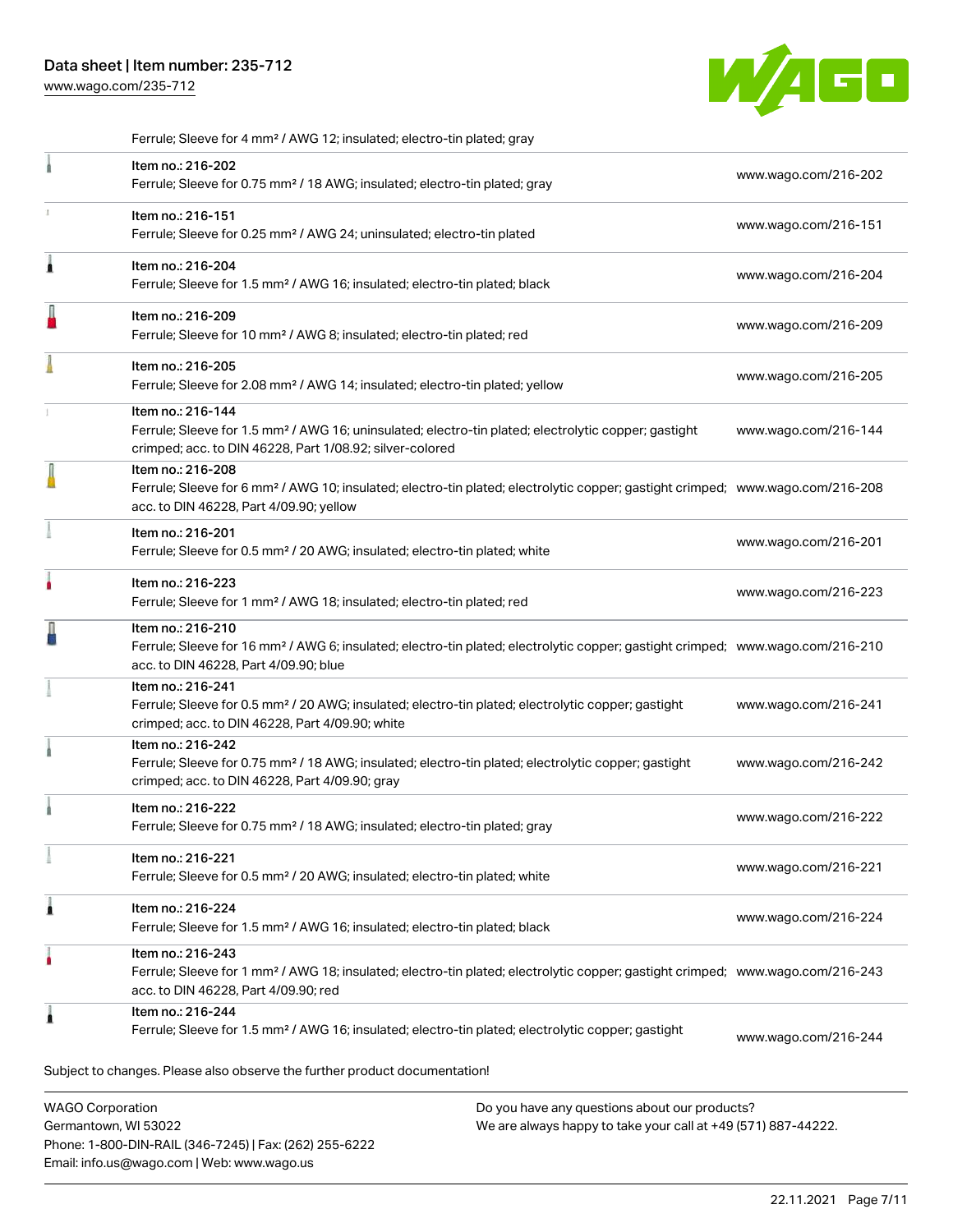[www.wago.com/235-712](http://www.wago.com/235-712)



crimped; acc. to DIN 46228, Part 4/09.90; black

|   | Item no.: 216-263<br>Ferrule; Sleeve for 1 mm <sup>2</sup> / AWG 18; insulated; electro-tin plated; electrolytic copper; gastight crimped; www.wago.com/216-263<br>acc. to DIN 46228, Part 4/09.90; red    |                      |
|---|------------------------------------------------------------------------------------------------------------------------------------------------------------------------------------------------------------|----------------------|
| A | Item no.: 216-246<br>Ferrule; Sleeve for 2.5 mm <sup>2</sup> / AWG 14; insulated; electro-tin plated; electrolytic copper; gastight<br>crimped; acc. to DIN 46228, Part 4/09.90; blue                      | www.wago.com/216-246 |
| A | Item no.: 216-266<br>Ferrule; Sleeve for 2.5 mm <sup>2</sup> / AWG 14; insulated; electro-tin plated; electrolytic copper; gastight<br>crimped; acc. to DIN 46228, Part 4/09.90; blue                      | www.wago.com/216-266 |
| ۸ | Item no.: 216-264<br>Ferrule; Sleeve for 1.5 mm <sup>2</sup> / AWG 16; insulated; electro-tin plated; electrolytic copper; gastight<br>crimped; acc. to DIN 46228, Part 4/09.90; black                     | www.wago.com/216-264 |
|   | Item no.: 216-284<br>Ferrule; Sleeve for 1.5 mm <sup>2</sup> / AWG 16; insulated; electro-tin plated; electrolytic copper; gastight<br>crimped; acc. to DIN 46228, Part 4/09.90; black                     | www.wago.com/216-284 |
| A | Item no.: 216-286<br>Ferrule; Sleeve for 2.5 mm <sup>2</sup> / AWG 14; insulated; electro-tin plated; electrolytic copper; gastight<br>crimped; acc. to DIN 46228, Part 4/09.90; blue                      | www.wago.com/216-286 |
|   | Item no.: 216-287<br>Ferrule; Sleeve for 4 mm <sup>2</sup> / AWG 12; insulated; electro-tin plated; electrolytic copper; gastight crimped; www.wago.com/216-287<br>acc. to DIN 46228, Part 4/09.90; gray   |                      |
|   | Item no.: 216-262<br>Ferrule; Sleeve for 0.75 mm <sup>2</sup> / 18 AWG; insulated; electro-tin plated; electrolytic copper; gastight<br>crimped; acc. to DIN 46228, Part 4/09.90; gray                     | www.wago.com/216-262 |
|   | Item no.: 216-288<br>Ferrule; Sleeve for 6 mm <sup>2</sup> / AWG 10; insulated; electro-tin plated; electrolytic copper; gastight crimped; www.wago.com/216-288<br>acc. to DIN 46228, Part 4/09.90; yellow |                      |
|   | Item no.: 216-289<br>Ferrule; Sleeve for 10 mm <sup>2</sup> / AWG 8; insulated; electro-tin plated; electrolytic copper; gastight crimped; www.wago.com/216-289<br>acc. to DIN 46228, Part 4/09.90; red    |                      |
|   | Item no.: 216-301<br>Ferrule; Sleeve for 0.25 mm <sup>2</sup> / AWG 24; insulated; electro-tin plated; yellow                                                                                              | www.wago.com/216-301 |
|   | Item no.: 216-321<br>Ferrule; Sleeve for 0.25 mm <sup>2</sup> / AWG 24; insulated; electro-tin plated; yellow                                                                                              | www.wago.com/216-321 |
|   | Item no.: 216-322<br>Ferrule; Sleeve for 0.34 mm <sup>2</sup> / 22 AWG; insulated; electro-tin plated; green                                                                                               | www.wago.com/216-322 |
|   | Item no.: 216-267<br>Ferrule; Sleeve for 4 mm <sup>2</sup> / AWG 12; insulated; electro-tin plated; electrolytic copper; gastight crimped; www.wago.com/216-267<br>acc. to DIN 46228, Part 4/09.90; gray   |                      |
| ۸ | Item no.: 216-302<br>Ferrule; Sleeve for 0.34 mm <sup>2</sup> / 22 AWG; insulated; electro-tin plated; light turquoise                                                                                     | www.wago.com/216-302 |

Subject to changes. Please also observe the further product documentation!

WAGO Corporation Germantown, WI 53022 Phone: 1-800-DIN-RAIL (346-7245) | Fax: (262) 255-6222 Email: info.us@wago.com | Web: www.wago.us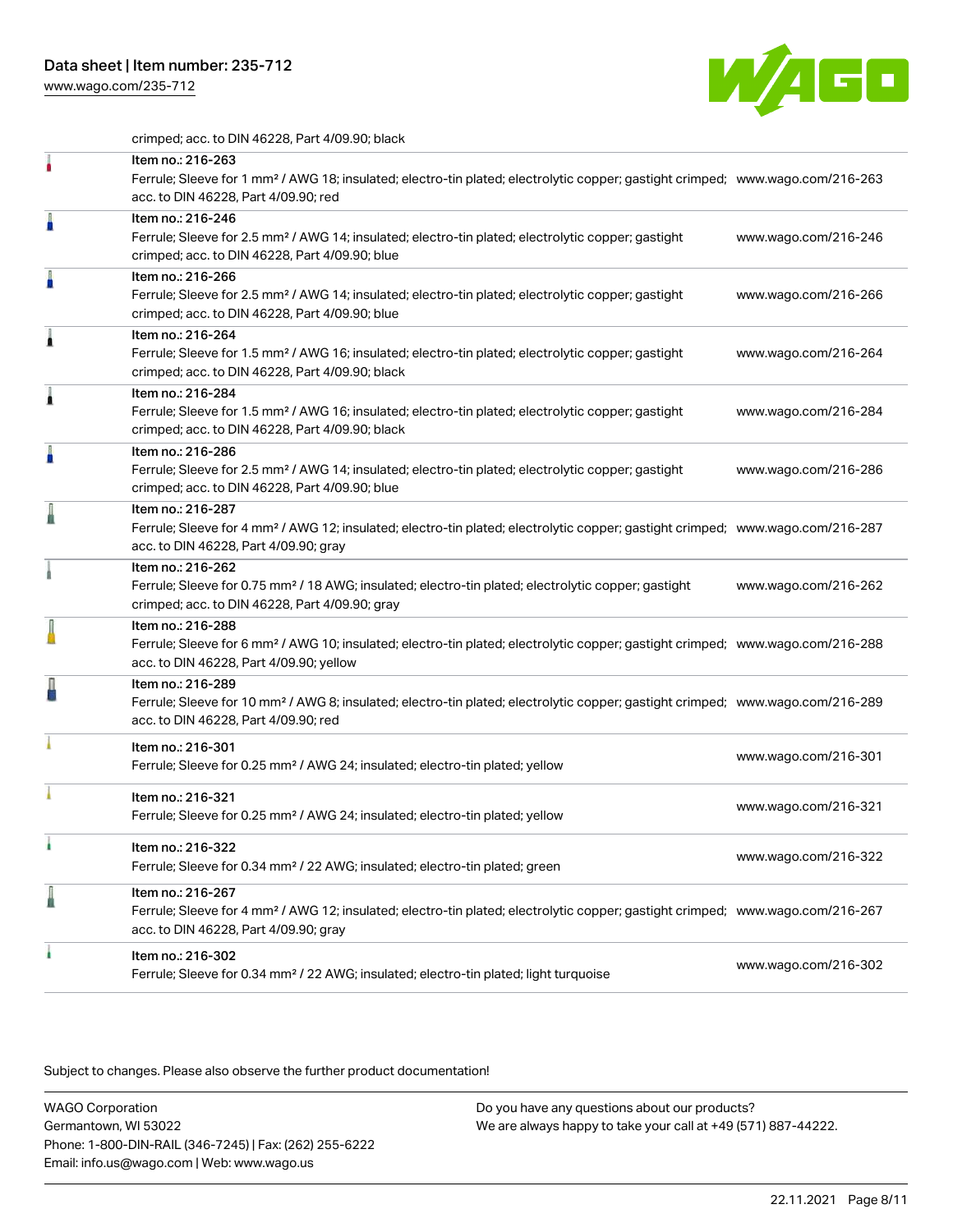

### Downloads Documentation

#### Additional Information

| Technical explanations                                                                                                                                                 | 2019 Apr 3 | pdf<br>2.0 MB   | Download |
|------------------------------------------------------------------------------------------------------------------------------------------------------------------------|------------|-----------------|----------|
|                                                                                                                                                                        |            | pdf<br>125.0 kB | Download |
|                                                                                                                                                                        |            |                 |          |
| <b>CAD files</b>                                                                                                                                                       |            |                 |          |
| CAD data                                                                                                                                                               |            |                 |          |
|                                                                                                                                                                        |            |                 |          |
| 2D/3D Models 235-712                                                                                                                                                   |            | URL             | Download |
| <b>PCB Design</b>                                                                                                                                                      |            |                 |          |
| Symbol and Footprint 235-712                                                                                                                                           |            | <b>URL</b>      | Download |
| CAx data for your PCB design, consisting of "schematic symbols and PCB footprints",<br>allow easy integration of the WAGO component into your development environment. |            |                 |          |
| Supported formats:                                                                                                                                                     |            |                 |          |
| Ш<br>Accel EDA 14 & 15                                                                                                                                                 |            |                 |          |
| ш<br>Altium 6 to current version                                                                                                                                       |            |                 |          |
| Ш<br>Cadence Allegro                                                                                                                                                   |            |                 |          |
| $\blacksquare$<br>DesignSpark                                                                                                                                          |            |                 |          |
| ш<br>Eagle Libraries                                                                                                                                                   |            |                 |          |
| Ш<br>KiCad                                                                                                                                                             |            |                 |          |
| ш<br><b>Mentor Graphics BoardStation</b>                                                                                                                               |            |                 |          |
| Ш<br>Mentor Graphics Design Architect                                                                                                                                  |            |                 |          |
| Ш<br>Mentor Graphics Design Expedition 99 and 2000                                                                                                                     |            |                 |          |
| ш<br>OrCAD 9.X PCB and Capture                                                                                                                                         |            |                 |          |
| ш<br>PADS PowerPCB 3, 3.5, 4.X, and 5.X                                                                                                                                |            |                 |          |
| ш<br>PADS PowerPCB and PowerLogic 3.0                                                                                                                                  |            |                 |          |
| Ш<br>PCAD 2000, 2001, 2002, 2004, and 2006                                                                                                                             |            |                 |          |
| Ш<br>Pulsonix 8.5 or newer                                                                                                                                             |            |                 |          |
| <b>STL</b>                                                                                                                                                             |            |                 |          |
| П<br>3D STEP                                                                                                                                                           |            |                 |          |
| ш<br><b>TARGET 3001!</b>                                                                                                                                               |            |                 |          |

Subject to changes. Please also observe the further product documentation!

WAGO Corporation Germantown, WI 53022 Phone: 1-800-DIN-RAIL (346-7245) | Fax: (262) 255-6222 Email: info.us@wago.com | Web: www.wago.us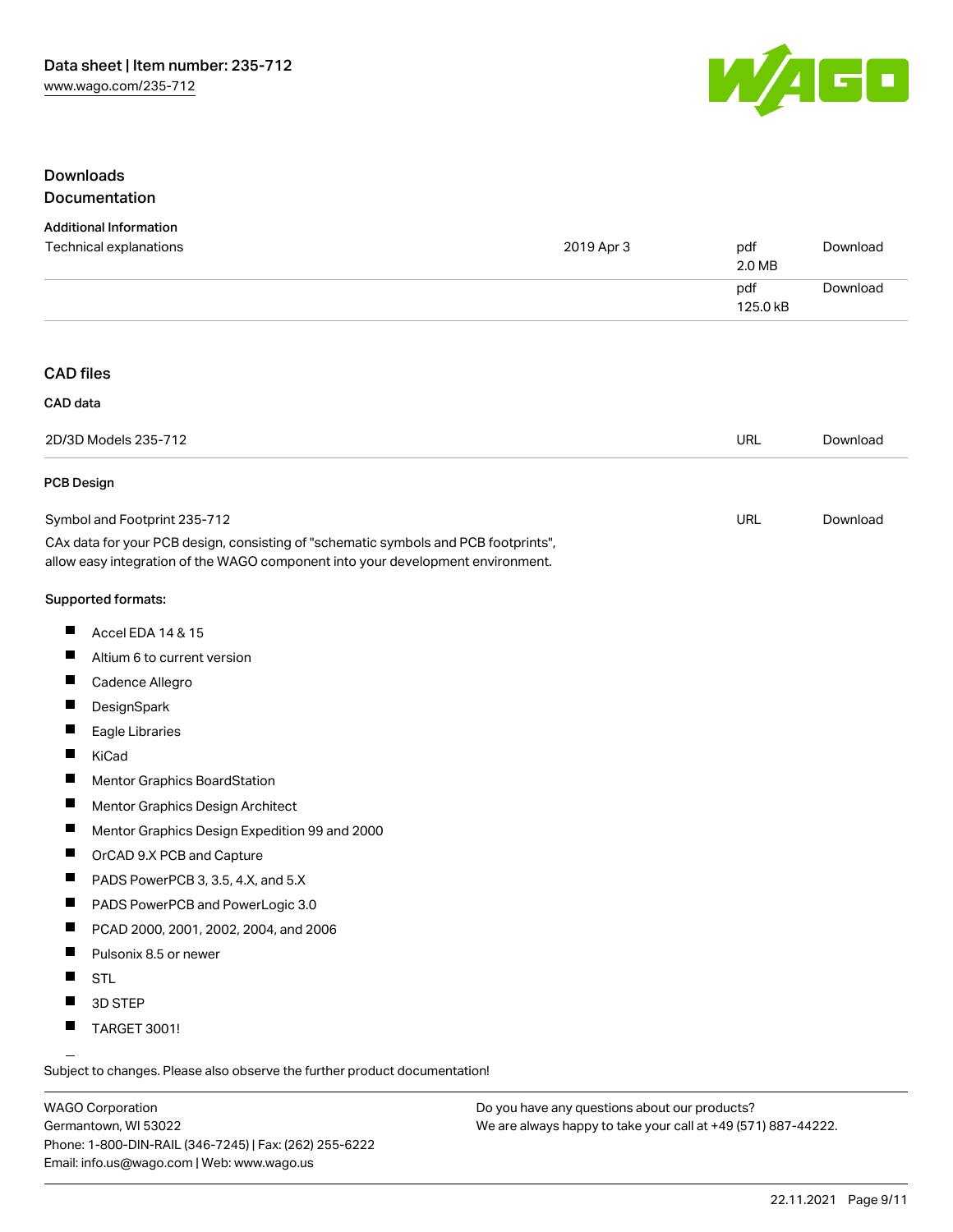

- **View Logic ViewDraw**
- $\blacksquare$ Quadcept
- $\blacksquare$ Zuken CadStar 3 and 4
- $\blacksquare$ Zuken CR-5000 and CR-8000

PCB Component Libraries (EDA), PCB CAD Library Ultra Librarian

| CAE data                  |     |          |
|---------------------------|-----|----------|
| ZUKEN Portal 235-712      | URL | Download |
| EPLAN Data Portal 235-712 | URL | Download |
|                           |     |          |

### Environmental Product Compliance

#### Compliance Search

| Environmental Product Compliance 235-712                                                                                                                     | URL | Download |
|--------------------------------------------------------------------------------------------------------------------------------------------------------------|-----|----------|
| Stackable 2-conductor PCB terminal block; 0.75 mm <sup>2</sup> ; Pin spacing 5/5.08 mm; 1-pole;<br>PUSH WIRE <sup>®</sup> ; 0,75 mm <sup>2</sup> ; dark gray |     |          |

#### Installation Notes

#### Conductor termination

| ۱ |  |
|---|--|
|   |  |
|   |  |

Inserting a solid conductor via push-in termination.

Conductor removal

Subject to changes. Please also observe the further product documentation!

WAGO Corporation Germantown, WI 53022 Phone: 1-800-DIN-RAIL (346-7245) | Fax: (262) 255-6222 Email: info.us@wago.com | Web: www.wago.us